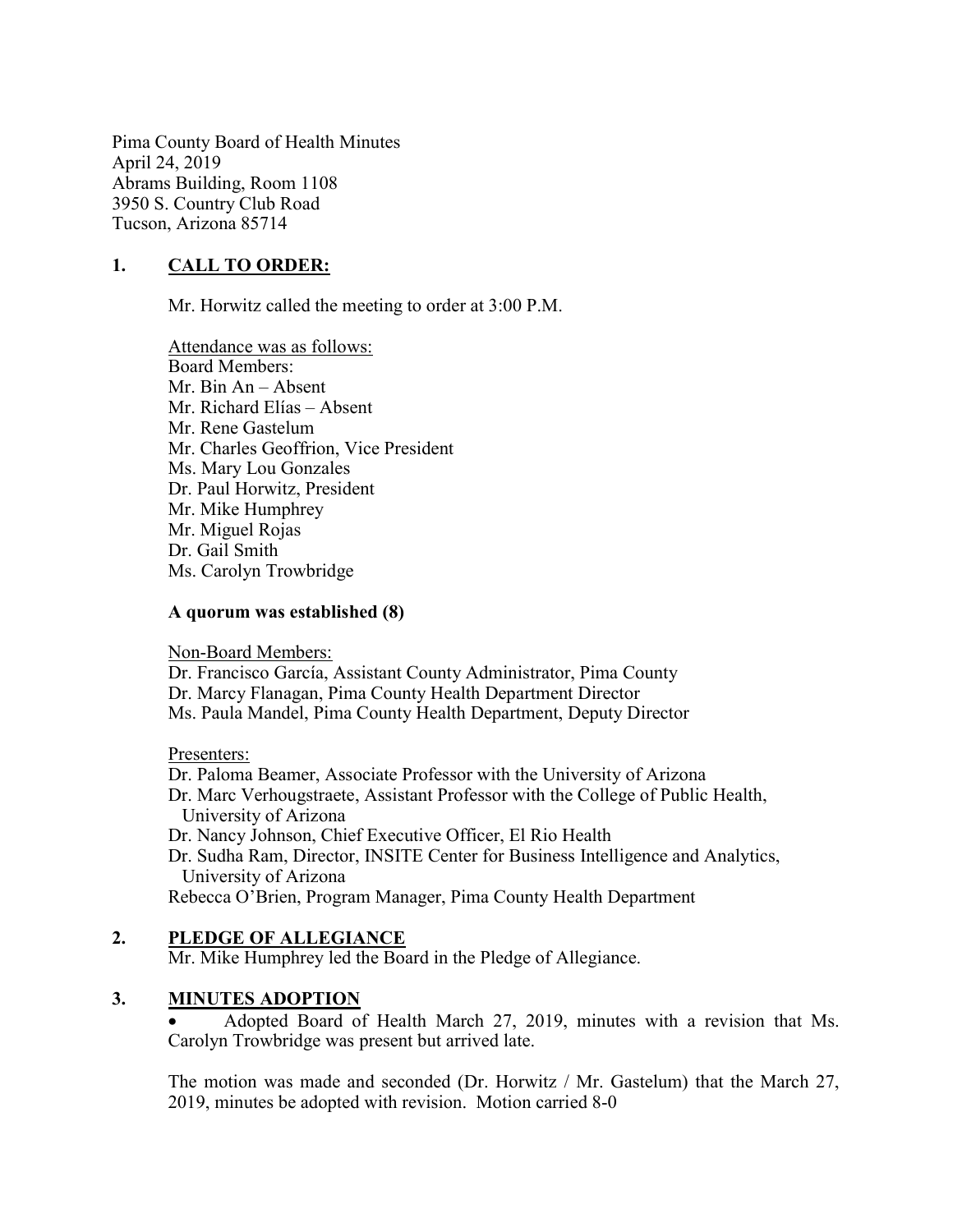Pima County Board of Health Minutes April 24, 2019 Page 2 of 6

## 4. DIRECTOR'S UPDATE

 Dr. Flanagan shared with the Board that her last day with the Health Department will be June 7, 2019, and will start with Maricopa County as their Health Officer on June 10, 2019. Once the transition is in place the Board will be notified.

 Dr. Flanagan updated the Board that the Health Department and our nongovernmental agency partners have been working to house over 7,000 asylum seeking families since January 7, 2019, in Pima County. On Friday, April 19, 2019, U.S. Customs and Border Protection began bringing families from El Paso, Texas to Pima County. This surge created a capacity problem with our non-governmental agencies. A joint effort between the County and City occurred and subsequently decided to open up the El Pueblo Center and the Mulcahy YMCA to house individuals. The Health Department has been coordinating efforts at the Mulcahy YMCA in providing meals, assisting with travel arrangements, transportation to the airport or bus terminals, and acute health needs (medication, dehydration, fatigue, feet blisters, anxiety, etc.). Dr. Flanagan has requested that the Health Department staff not share these locations due to pseudo-media attempting to gain entrance and safety of staff and the individuals that are being housed. The Benedictine monastery can only be used until August, 2019, because the building has been sold and will begin renovations. The Health Department is working with government agencies to determine a long-term solution and identifying a centralized location with staff that can assist with services from arrival to departure. Staff are getting paid for their time and the Health Department is funding this cost. Dr. Flanagan requested that if the Board knows of anyone that would like to volunteer to contact the Health Department, however Spanish speakers are essential.

 Dr. García shared that these individuals are for the most part healthy. Food is prepared using a variety of methods including purchasing pizzas, using the Juvenile Detention Center's kitchen, and utilizing items for the Sheriff's commissary.

 Mr. Humphry inquired if this is a humanitarian crises, can federal moneys be applied for. Dr. García indicated that all efforts have been exhausted at the local level in terms of asking for federal assistance. The Medical Reserve Corp has been contacted however at this time there hasn't been any assistance provided toward this effort.

 Mr. Rojas inquired if TUSD has been contacted as there are buildings that might be available. Dr. García indicated that TUSD, Sunnyside, and other districts have been contacted. The issue is opening up a vacant school to get it ready for use is a large investment along with liability concerns. The TCC is not the best place as there are use restrictions.

# 5. PFAS REPORT UPDATE:

 Dr. Flanagan introduced Paloma Beamer, Associate Professor with the University of Arizona and presented on emerging contaminants which is a term used for chemicals that are measured in drinking water. Almost all contaminants are synthetic. In the 1970's the Toxic Substance Control Act grandfathered in 80,000 chemicals used in the US without having their health effects tested. To date, 1,000 chemicals have been tested for toxicity, 90 are regulated in drinking water, and 115 creates a public health concern and are unregulated. Tucson Water is one of the leading experts in water use because we're in the desert. Water in Tucson has a long history of contamination particularly in the south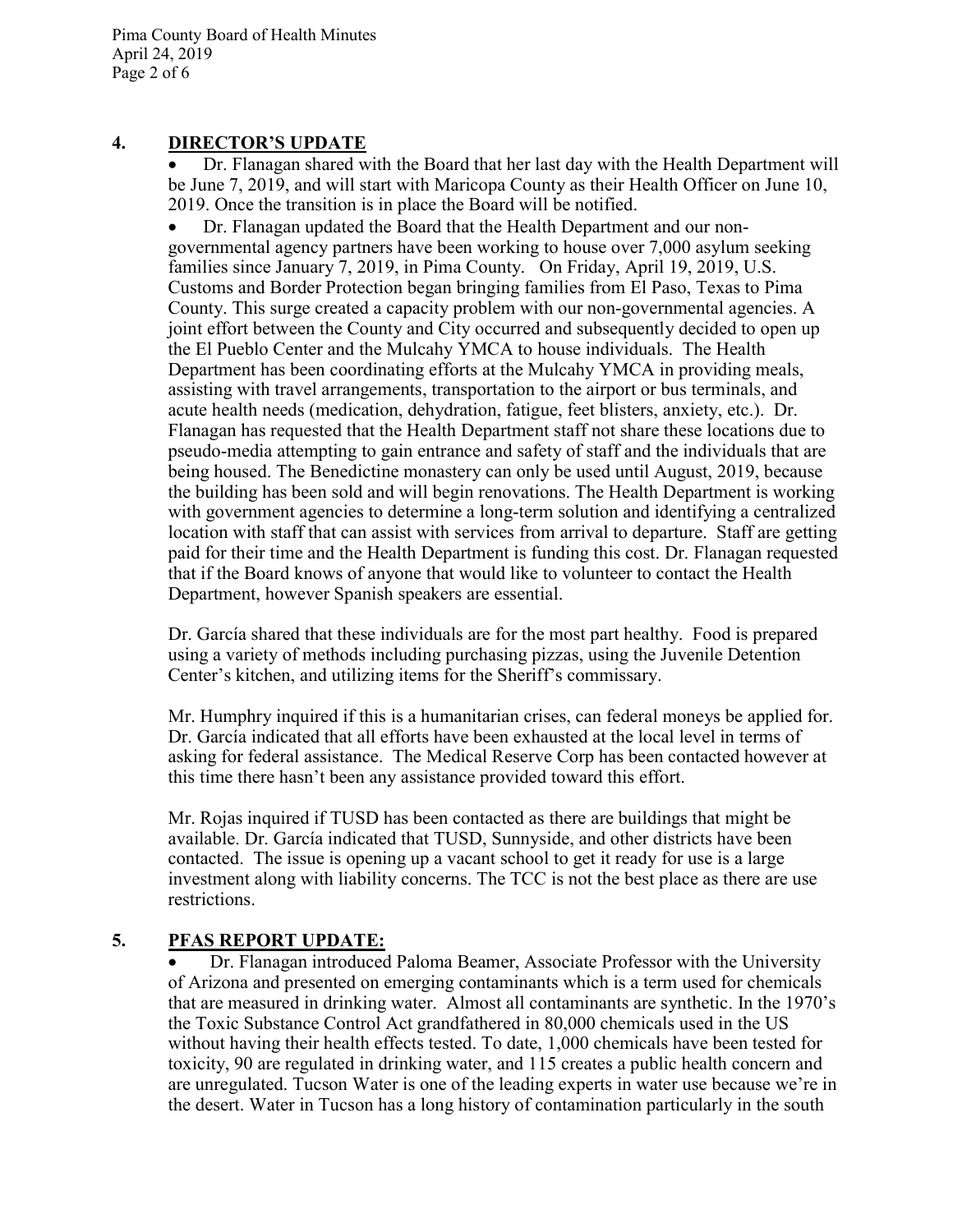side. A project was developed to inform the citizens of Tucson of concerns. This project is a three-part series that reviews chemicals of particular concerns in Pima County water systems: Trichloroethylene (TCE), 1,4-dioxane, and per-and polyfluoroalkyl substances (PFAS). Currently PFAS is being studied because it's the most pressing.

Things to know about PFAS: it is persistent in the environment (does not breakdown easily), has a high potential for human exposure, and is potentially associated with numerous health effects. PFAS are a class of over 3,000 manmade chemicals that were first produced in 1947 for industrial use to create foams and slick coatings to be water and oil repellant. PFOA's and PFOS were phased out of production by 2015. Once in the environment they're highly mobile, they do not degrade, they accumulate in our fatty tissues in our bodies. Human exposure occurs through diet, household products, stain protection on upholstery, coated dental floss, workers are exposed in production facilities, and firefighters.

Health concerns to the vulnerable populations include immunocompromised individuals, those living near a PFAS manufacturer, pregnant women/breast feeding, intake of young children due to the increase of food and water per body weight basis.

There's little research of drinking water and PFAS. Most studies are focused on blood associated with health outcomes in the US. Studies out of West Virginia and Ohio of 60,000 people were contaminated near a chemical plant revealed high cholesterol, thyroid disease, pregnancy-induced hypertension, low birth weight, and ulcerative colitis. PFOA and PFOS are possible carcinogens.

Dr. Beamer introduced Dr. Marc Verhougstraete who presented on the guidelines for PFAS in water which come from the U.S. Environmental Protection Agency (USEPA) and the Agency for Toxic Substances and Disease (ATSDR). The USEPA lifetime health advisory is 70 ppt for individual or combined PFOA and PFOS in drinking water. This concentration is not definitive between safe or unsafe conditions. This provides a margin of protection for individuals throughout life from possible adverse health effects. This EPA level is non-regulatory and not enforceable.

The ATSDR began research and provides a mandatory reporting limit of 18 ppt for combined PFOA and PFOS in drinking water and based off studies of exposed pregnant mice (affected motor function in offspring) and examined in-utero and postnatal exposure to PFOA (accumulated in bones, affected bone cells, indirectly impacted bones through increased body weight). Tucson Water adopted an internal operating target level of 18 ppt for combined PFOA and PFOS.

The most vulnerable drinking water systems are near contaminated sites including facilities using PFOS, firefighting training areas, military bases, and wastewater treatment plants. The Unregulated Contaminant Monitoring Rule (UCMR) is different than routine monitoring in that the results are to be submitted to USEPA. In the 2013- 2014 cycle, the USEPA tested six PFAS chemicals throughout US drinking water systems. PFAS compounds were found in more than 13 states including Arizona.

Identified were four of the six PFAS substances detected above minimum reporting levels (MRL) in Arizona. Six Arizona public water systems were responsible for all MRL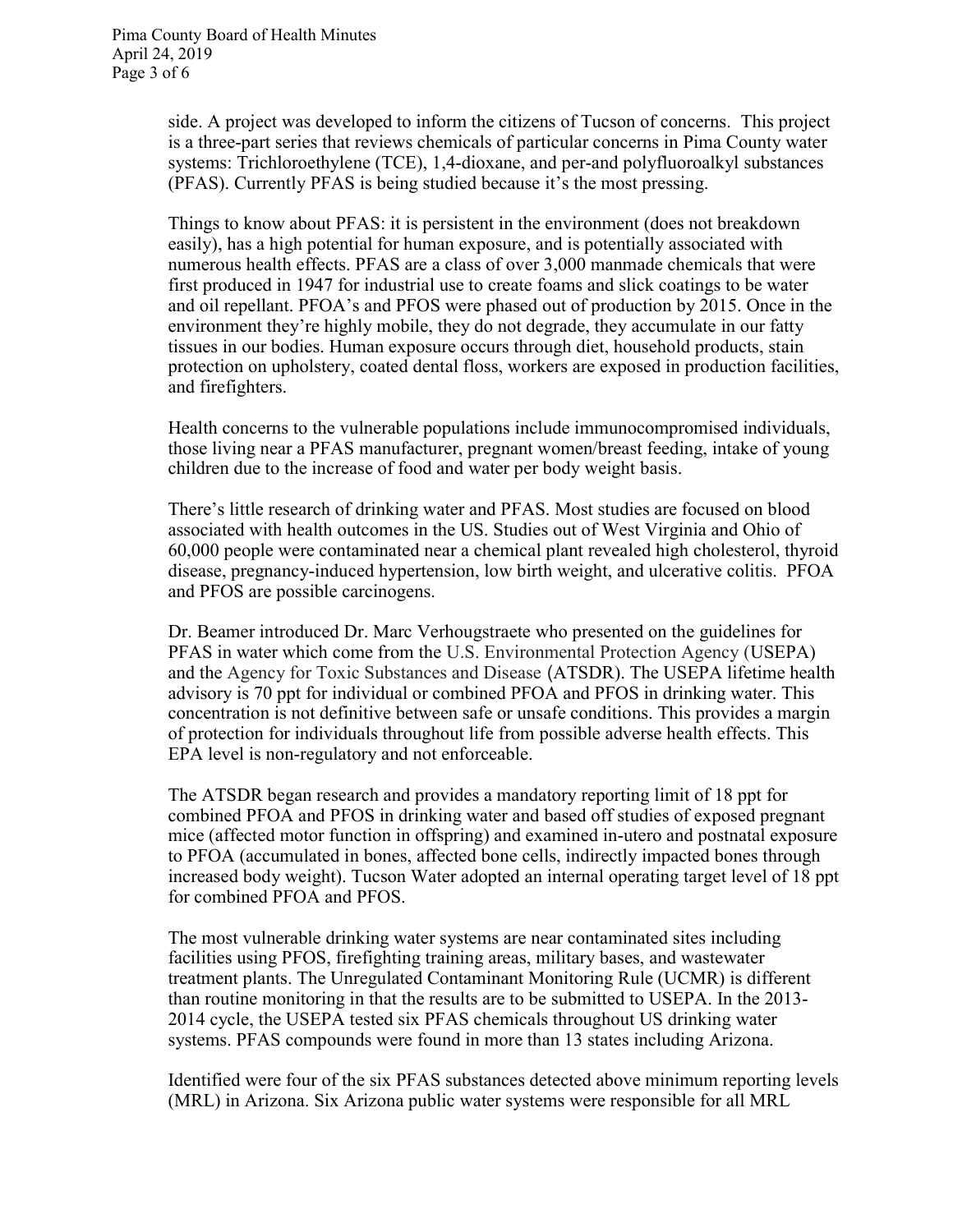exceedances with the average exceedances being 101 ppt above MRL's. Two of these were in Pima County; Tucson Water and Metropolitan Domestic Water Improvement District (DWID). The next UCMR is currently underway and will include additional PFAS compounds, City of Tucson, and the Metropolitan DWID.

There are three main sources of PFAS in Tucson's Water: Davis Monthan Air Force Base, City of Tucson Water Department wells blending with CAP water, and Marana Water. Tucson Water and Marana have tried to remove the PFAS but still exceed levels.

Individually, the way to mitigate the risks is by utilizing point-of-use water filtration systems that meet NSF international standards and remove PFAS below 70 ppt. NFS certified brands include Aquasana, Culligan, and eSpring. These three brands use Granular Activated Carbon and reverse osmosis.

Ms. Trowbridge inquired when Davis Monthan Air Force Base began removing the PFAS. Dr. Beamer indicated this information is still being researched using newspapers and other platforms however direct contact has not been made.

## 6. THE HISTORY AND CURRENT STATUS OF EL RIO:

 Dr. Flanagan introduced Nancy Johnson who presented on the history of El Rio. El Rio's co-founding partner is the University of Arizona Family and Community Medicine. In 1970, El Rio opened to serve patients as El Rio Santa Cruz Neighborhood Health Center, Inc. El Rio is a federally qualified health center that receives grants under section 330 of the Public Health Service. In 1974, El Rio became a not-for-profit and was managed by a Board of Directors. In 2010, El Rio was accredited for both clinical and diagnostic laboratory services and is a level 3 patient centered medical home. In 2017, El Rio became the first health center in Arizona to achieve bronze level advocacy from NACHC. In 2018, El Rio was recognized as leaders in LGBTQ Healthcare Quality Index.

El Rio has 11 campuses, is the  $24<sup>th</sup>$  largest health center in the nation, employs 1,300 individuals, has over 106,000 patients which 35,000 are children, 58% women, 42% men, 51% AHCCCS, 15% uninsured, 34% private insurance/Medicare, and the Centralized Call Center receives 70,000 calls per month.

El Rio's mission is, "Improving the health of our community through comprehensive, accessible, affordable, quality and compassionate care". Services include behavioral health, dental, wellness, family medicine, midwifery, OB/GYN, pediatrics, pharmacy, physical therapy, x-ray, ultrasound, specialized care, and transportation.

El Rio's budget is \$160 million and last year contributed approximately \$10.5 million back into the community. El Rio has a joint LLC with Tucson Medical Center and opened another brand of health care called Health-On-Tucson which provides same day care and walk-ins are welcome.

El Rio's Strategic Plan Pillars are growth, recruitment and retention, sustainability, and community partnerships.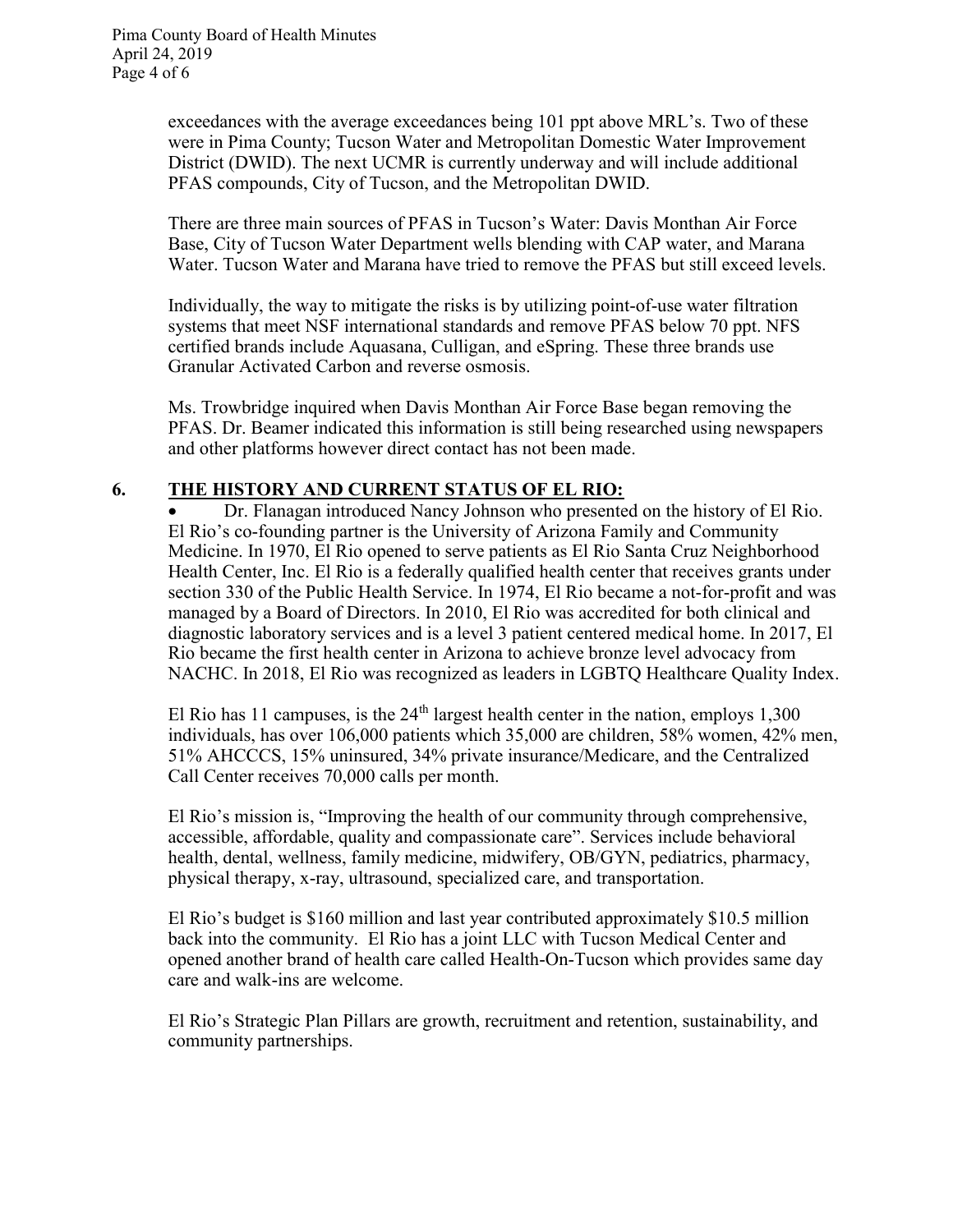# 7. DR. RAM'S TOOL FOR TRENDING DISEASES META DATA:

 Dr. Horwitz introduced Dr. Ram who presented on Leveraging Data Science for Prediction. Dr. Ram leads the Interdisciplinary Research Center at the University of Arizona that strives to create a smarter and better world using big data by using network science that can be applied to health care. Predictions can be made at a population or individual level. This research has social implications which begins by identifying a prediction problem. This is accomplished by repurposing data.

In Texas for example, Electronic Health Records (EHR) were reviewed and utilized to make a 48-72 hour prediction of asthma patients that would visit hospitals to ensure appropriate staffing and medical supplies. The EHR data was about 50% accurate. Other data was gathered from Google, Twitter, air quality sensors, and weather changes. All of this data was gathered and Machine Learning Techniques were developed that sift data points that learn the data to predict how many people will show up to an Emergency Room with 80% accuracy. These predictions were published and provided to hospitals.

These predictions can be used for public health surveillance in Pima County including influenza, vector borne diseases, and heat related illnesses.

Some of the lessons learned creating these predictions is to focus on defining the problem, use out-of-the-box thinking, don't think of big data as a single dataset, repurpose and combine different data, use the granularity of the data effectively, and preserving privacy.

## 8. TOBACCO 21 SUMMARY FINDINGS:

• Rebecca O'Brien provided an update on tobacco bills currently in the Arizona Senate.

HB 2357:

- 1) An alternative to the SB1147
- 2) Adds smoking device to the definition of smoking as it relates to the Smoke-Free Arizona Act
- 3) Includes electronic smoking devices in the definition of tobacco product as it relates to the sale and use of tobacco by minors
- 4) Currently in a holding pattern in the Senate

SB1147:

- 1) Increases the age to purchase tobacco from 18-21 with exemptions for military and individuals who are at least 18 on Oct 1, 2019
- 2) Preempt cities, towns, and counties from regulating tobacco in regards to sales and marketing
- 3) A stakeholder meeting was held recently. No change in the status as a result

# 9. CALL TO AUDIENCE:

There were no speakers from the audience.

# 10. SUMMATION OF ACTION ITEMS AND PROPOSED AGENDA ITEMS:

Dr. Horwitz reminded the Board to email him with items for the agenda.